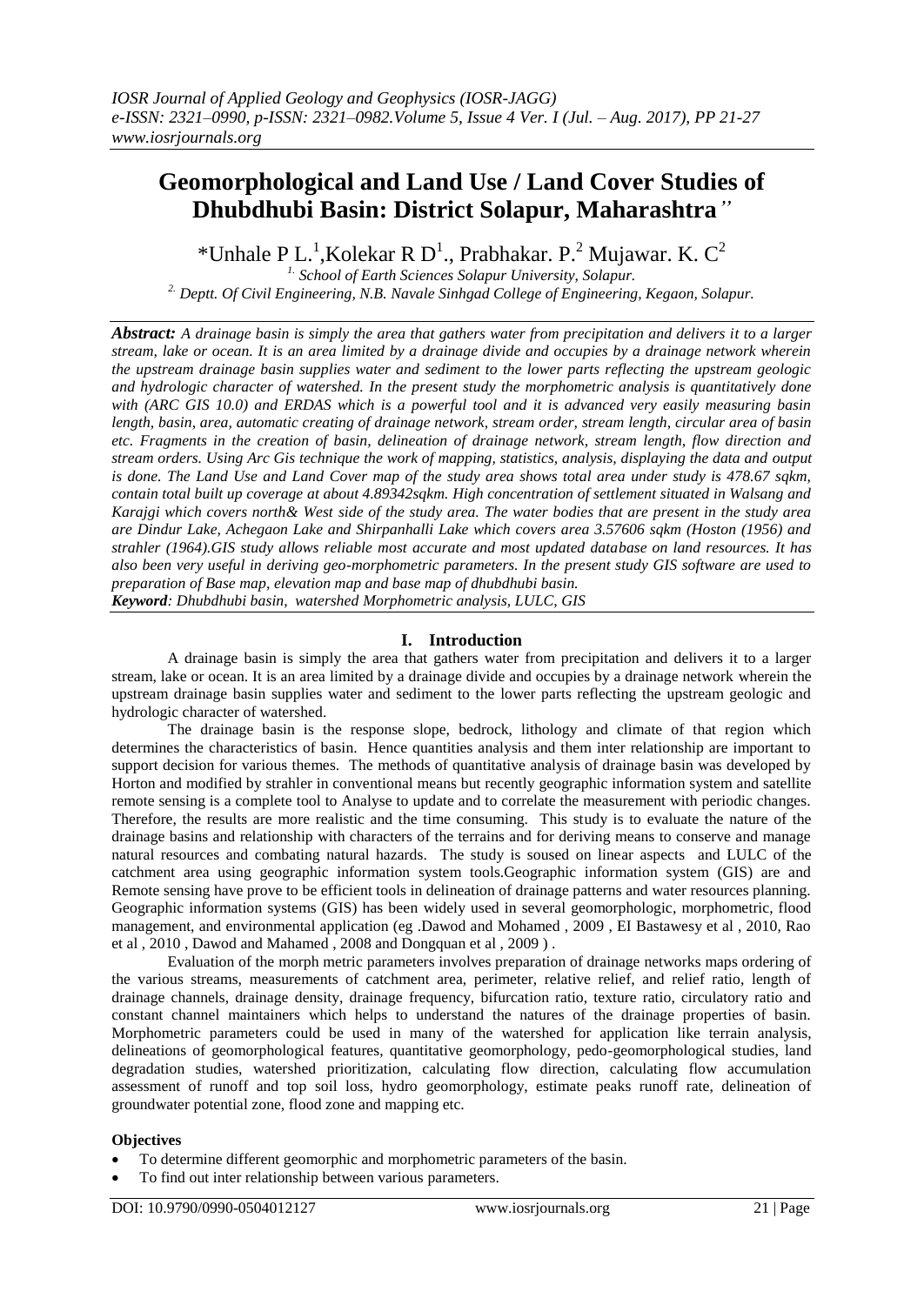- To assess the watershed characteristics of the study area.
- To study drainage morphometry and its influence on hydrology.
- To study the Land Use / Land Cover pattern of the study area.

## **II. Study Area**

The study area is in Maharashtra state. This technique has been attempted in the present investigations in the Dhubdhubi basin, it is in south Solapur & Akkalkot taluka of Solapur district Maharashtra. It lies between latitude  $17^{\circ}21'$  to  $17.41'$  N and longitude  $76^{\circ}00'$  to  $76^{\circ}11'$  E. Figure 1 shows location map of the study area.



**Fig: 1** Location map of the study area

## **Geology of the study area**

From the accompanying map showing the regional geological setting, it will be seen that the area includes Deccan trap lava flows and they have assumed a great importance in Indian stratigraphy because of the great variety of rock types, complex structural features.

The study area shows the basaltic lava flows which represent the peripheral portions of the Deccan traps. They occupy the western, central and southern India. The Deccan traps are the most extensive geological formations of the Indian peninsula, ranging in age from upper cretaceous to Oligocene (Krishnan, 1968). The traps are divided into three main divisions, viz the upper, the middle and the lower with the inter –trapping beds at the base. They are generally composed of fine grained compact basalts which at places are vesicular and amygdaloidal, amygdales containing secondary minerals like zeolites and different from the silica.

#### **Methodology And Data Used**

Application of Geographical Information System (GIS) in Geomorphometry**:**

The morphometric analysis is quantitatively done is the (ARC GIS 10.0) and ERDAS which is a powerful tool and it is advanced very easily measuring basin length, basin, area, automatic creating of drainage network, stream order, stream length, circular area of basin etc. And in the creation of basin, delineation of drainage network, stream length, flow direction and stream orders. Using Arc Gis technique the work of mapping, statistics, analysis, displaying the data and output is done. In the process of morphometric analysis Arc Gis tools like analysis tools (AT), conversion tools (CT) data management tools (DMT), Geostatistical tools (GT) and spatial analysis tools(SAT) etc. are used. Using all the tools, morphometric analysis of Dhubdhubi Odha basin is carried out quantitatively using Arc Gis 10.0software.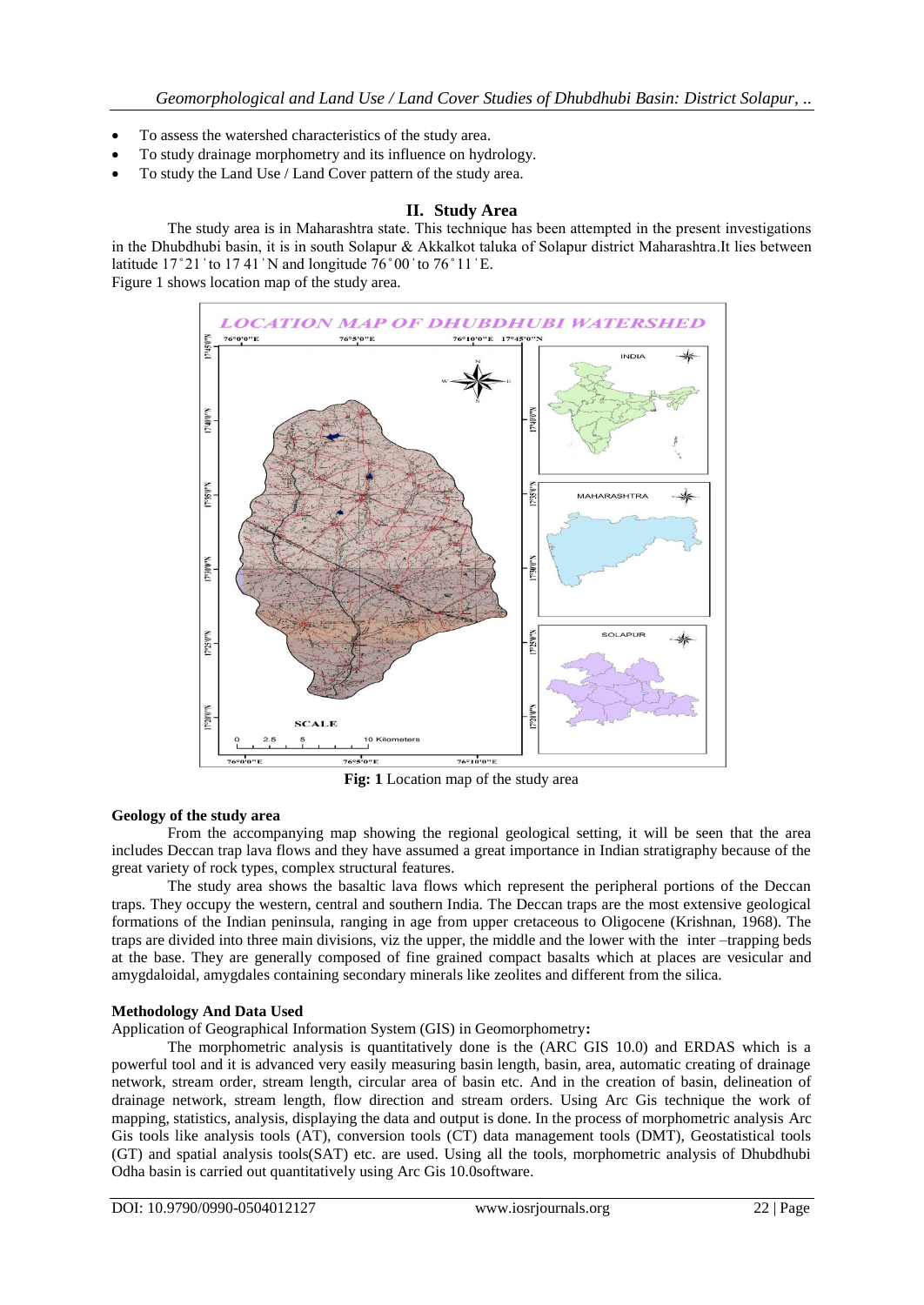Geographic information system (GIS) is a special type of information system in which the database consists of observation on spatially distributed features and procedure to collect, stores, retrieve, analyse and display such geographic data. Geographic information system (GIS) links map features with database attributes. The integration of digital mapping and data base capabilities is what sets geographic information system (GIS) apart from other information system

#### **III. Methodology:**

#### **Data Preparation:**

The major goal of the study is to develop a viable methodology for producing geographic information system (GIS) data model for drainage morphometric analysis to discover holistic stream properties from the measurement of various stream attributes using Arc Gis software. The required necessary data sources for morphometric analysis were carried out through the use of survey of India (SOI) Toposheets of the area. The Toposheets were geometrically rectified and georeferenced by taking ground control points (GCPs) by using UTM projection and WGS 84 datum further, all the geocoded images were mosaic using Eardas imagine 2011 image processing software. After that digitization work has been carried out for entire analysis of the basin for morphometric analysis using Arc Gis 10.0 software.

#### **Data analysis in geographical Information System (GIS):**

The order was given to each stream by following Horton (1969) stream ordering technique. The parameters like the number and length of stream of each different orders, drainage area, basin perimeter and basin length were calculated using Arc Gis software (10.0). From the above parameters drainage density drainage frequency, shape, form factor, circulatory ratio, elongation ratio etc. we calculated. The methodology adopted for the compotation of morphometric parameters is given below. With the help of covers ion tools in the Arc tool box; the data is converted into raster to vector form. Coverage tools and personal geodatabase tools were used in the area to estimate stream length. Topology tool was used to edit he line errors like polygon, point and node of overlapping and gap for accuracy. With the help of data management tools projection and transformation was made by registering of raster image with satellite image and topographical map. After this process bifurcation ratio, form factor, elongation ratio, drainage density, drainage frequency, steam frequency and drainage texture were analysed. The drainage basin analysis was arried out quantitatively aspects wise such as linear aspects, aerial aspect and relief aspect. I the linear aspects, stream order stream length, bifurcation ratio, mean stream length, stream length ratio and mean stream length ratio were analysed. In aerial aspect Basin area, drainage density, drainage frequency, infiltration number, drainage texture, form factor ratio, elongation ratio, circulatory ratio was calculated. In relief aspects basin relief, relief ratio, dissection Index, channel gradient and basin slope were analysed. The method of calculation and the procedure involved in estimating each parameter is briefly descried.

#### **Data used:**

Toposheets:

The study area lies in the survey of India (SOI) toposheet no 47 O/14, 47 O/15, 56C/2,56C/3.

**Morphometric analysis:** According to Clarke (1966), morphometry is the measurement and mathematical analysis of the configuration of the earth surface, shape and dimension of its landform. The morphometric analysis is carried out through measurement of linear, aerial and relief aspects of the basin and slope contribution.

#### **Linear Aspects**:

Linear aspects of basin are related to the channel pattern of drainage network where in topological characteristics of stream segment are analysis. The drainage network which consist of all the segments of stream of a particular river, is reduced to the level of graphs, where stream junction acts a points (junction) become links or lines where in the number of all segment are counted their hierarchical order are determined, the length of all steam segments area measured and their different inter relationship are studied.(fig no2) Linear aspects include the measurement of linear features of drainage such as stream order, Mean stream length, stream length ratio, bifurcation ratio, meanbifurcation ratio, stream length, length of overland flow, basin parameter, basin length.(table no-1)

#### **Stream order:**

The first step in drainage basin analysis is designation of stream orders, following a system introduced into the United State by Hoston (1956) and slightly modified by strahler (1964) assuming that one has available drainage network map including all intermittent and permanent flow lines located in clearly defined villages, the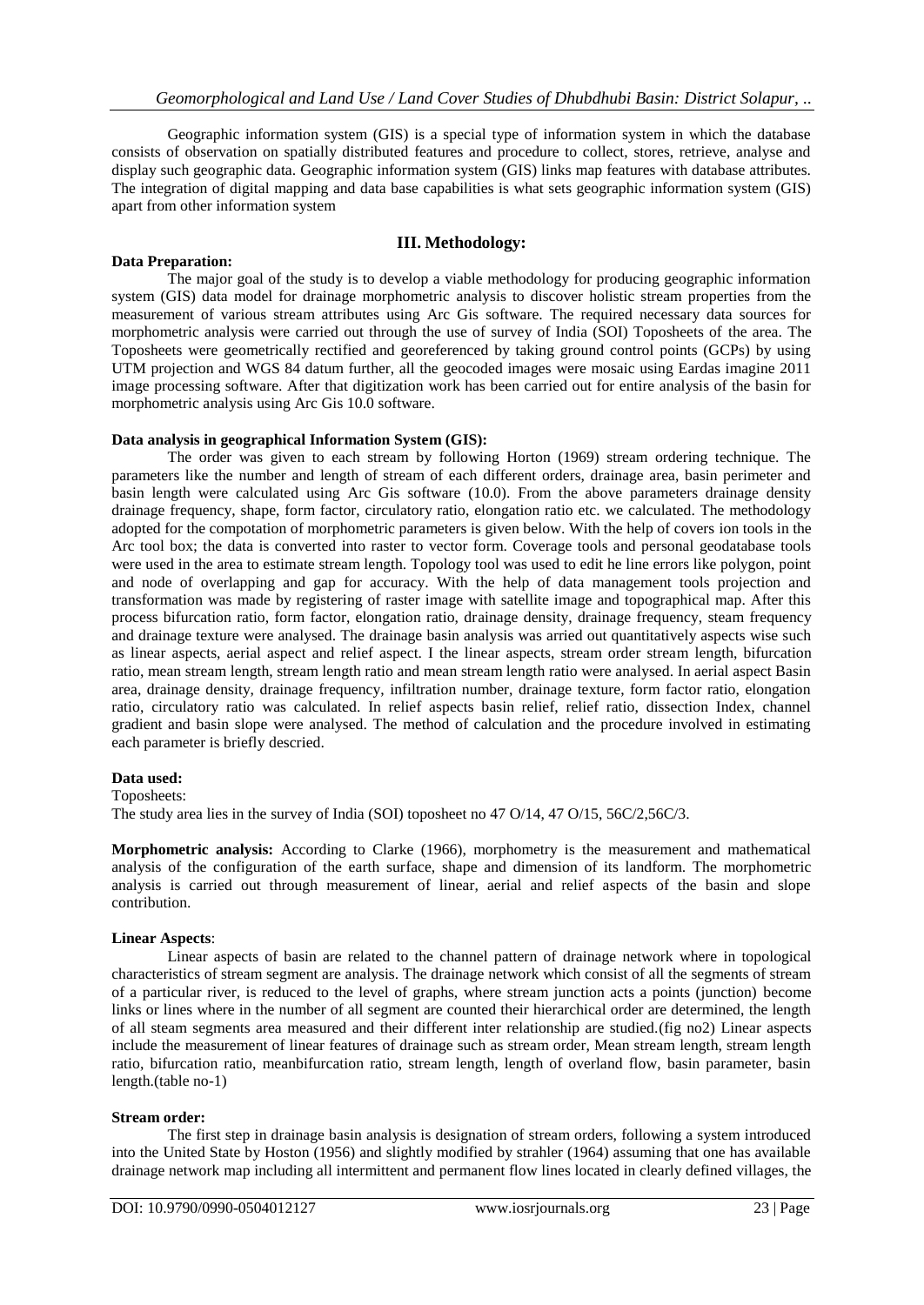smallest fingertip tributaries are designated as order 1. Where two first order channels join, a channel segments of order 2 is found and so forth. After the drainage network elements have been assigned their order numbers the segment of each order are counted to yield the number Nu of segments of the given order u. Thestream order is a measures of the degree of stream branching with in a basin. Earth length of stream s indicated by its order.

#### **Stream number:**

The count of stream channel in its order is known as stream number. The number of stream segments decreases as the order increases. The higher amount stream order indicate lesser permeability and infiltration Stream number is directly proportional to sie of contributing watershed to cannel dimensions. It is obvious that the number of stream of any given order will be fewer than for the net lower order but more numerous than for the next higher order. The number of stream decreases as the stream order increases. The stream number shows stream number usually decreased in geometric progression as the stream order increase. In the present study the order wise stream numbers estimated are given in the (table no 1.)

#### **Stream lengths:**

Mean stream length (Lsm) of a stream channel segments of order u is a dimensional property revealing the characteristics size of components of a drainage network and its contributing basin surfaces. Channel length is measured with the help of Arc GIS software directly from the stream order map. To obtain the mean stream length of channel (Lsm) of order u, the total length is divided by the number of streams segment Nu of that order; thus. (Fig no-4)

Lsm=Lu/Nu

Where, Lu= Total stream length of all orders

Nu= Total number of stream of all orders

The mean stream length is presented in table. It is seen that Lsm value exhibits variation from 0.70 to 15.33. It is observed that Lsm values of Dhubdhubi Odha basin indicate that Lsm of the given order is greater than that of the lower order stream length shows linear graph when plotted against stream order which shows stream number usually decreases in geometric progression as the stream order increases.

#### **Mean Stream Length:**

According to Strahler (1964), the mean stream length is a characteristics property related to the drainage network and its associated surface. The mean stream length (Lsm) has been calculated by dividing the total stream length of order 'u' and number of stream of segment of order 'u'.

It is calculated by the formula

Mean Stream Length (Lsm) = Lu / Nu

Where,  $Lu = Total stream length of Order 'u'.$ 

 $Nu = Total$  no. of stream segment of order 'u'.

#### **Stream length ratio**:

Stream length ratio is defined as the average length of stream of any order to the average length of stream of the next lower order and it is expressed as

 $Rr = Lu/Lu-1$ 

Where Lu= Total stream length of all orders

Lu-1= Total stream length of its next order.

The length ratio in the basin area is ranging from 1.52 to 2.65.

#### **Bifurcation ratio:**

The bifurcation ratio (Rb) is defined as the ratio of number of the stream segments of given order to the number of segments of the next higher order (scheme, 1956)It is calculated by Rb=Nu/Nu+1

Where Rb= Bifurcation ratio

Nu= Total number of streams of all order

 $Nu + 1 = Number of segment of next higher order.$ 

Strahler (1957) demonstrated that bifurcation ratio shows a small range of variation for different regions or for different environment except where the power full geological control dominates. Bifurcation ratios characteristically ranges between 2.33 to 5.57 for watersheds in with the geologic structure do not distort the drainage pattern (Strahler 1964). Bifurcation ratio is mainly controlled by the basin shape and is not only influence the landscape and morphometry but also control the surface runoff.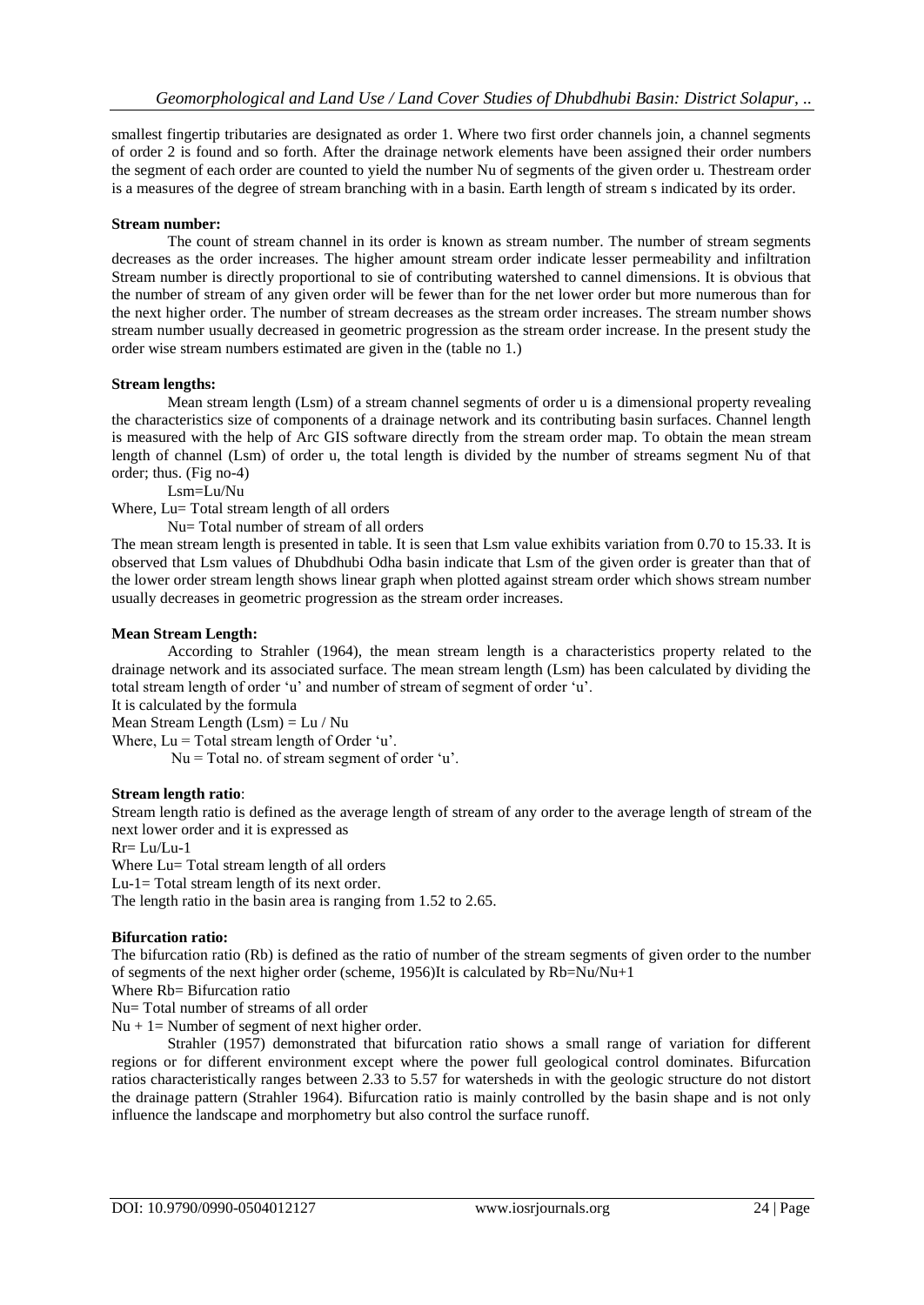## **Mean Bifurcation Ratio**:

The mean bifurcation ratio may be defined as the average of bifurcation ratio of all orders and all sub – watershed fall under normal basin category (Strahler, 1957).

Mean bifurcation Ratio (Rbm) = Average of bifurcation ratio of all order.

#### **Length of overland flow**:

The length of overland flow defined as "the mean horizontal length of flow path from the divide to the stream in a first order basin and is measure of stream spacing and degree of dissection and is approximately one half te reciprocal of drainage density. It is one of the most important morphometric variable which affect the hydrological and topographical development of basin.

It is calculated by the formula.-  $Lg= \frac{1}{2}DWhere D=Drainage density$ 

| <b>Table no:1</b> shows Basin area and Stream order of Dubdhubi basin |                           |                             |                           |                                          |  |  |  |  |  |  |
|-----------------------------------------------------------------------|---------------------------|-----------------------------|---------------------------|------------------------------------------|--|--|--|--|--|--|
| <b>River Basin</b>                                                    | Basin Area<br>A)<br>Sq.Km | <b>Stream Orders</b><br>(u) | Number of Streams<br>(Nu) | Total length of Streams<br>in km<br>(Lu) |  |  |  |  |  |  |
| Dhubdhubi Basin                                                       | 478.67                    |                             | 803                       | 567013                                   |  |  |  |  |  |  |
|                                                                       |                           |                             | 200                       | 213.68                                   |  |  |  |  |  |  |
|                                                                       |                           |                             | 39                        | 82.87                                    |  |  |  |  |  |  |
|                                                                       |                           |                             |                           | 39.60                                    |  |  |  |  |  |  |
|                                                                       |                           |                             |                           | 26.02                                    |  |  |  |  |  |  |
|                                                                       |                           |                             |                           | 15.33                                    |  |  |  |  |  |  |



**Fig: 2** Illustrates drainage map of the dhubdhubi basin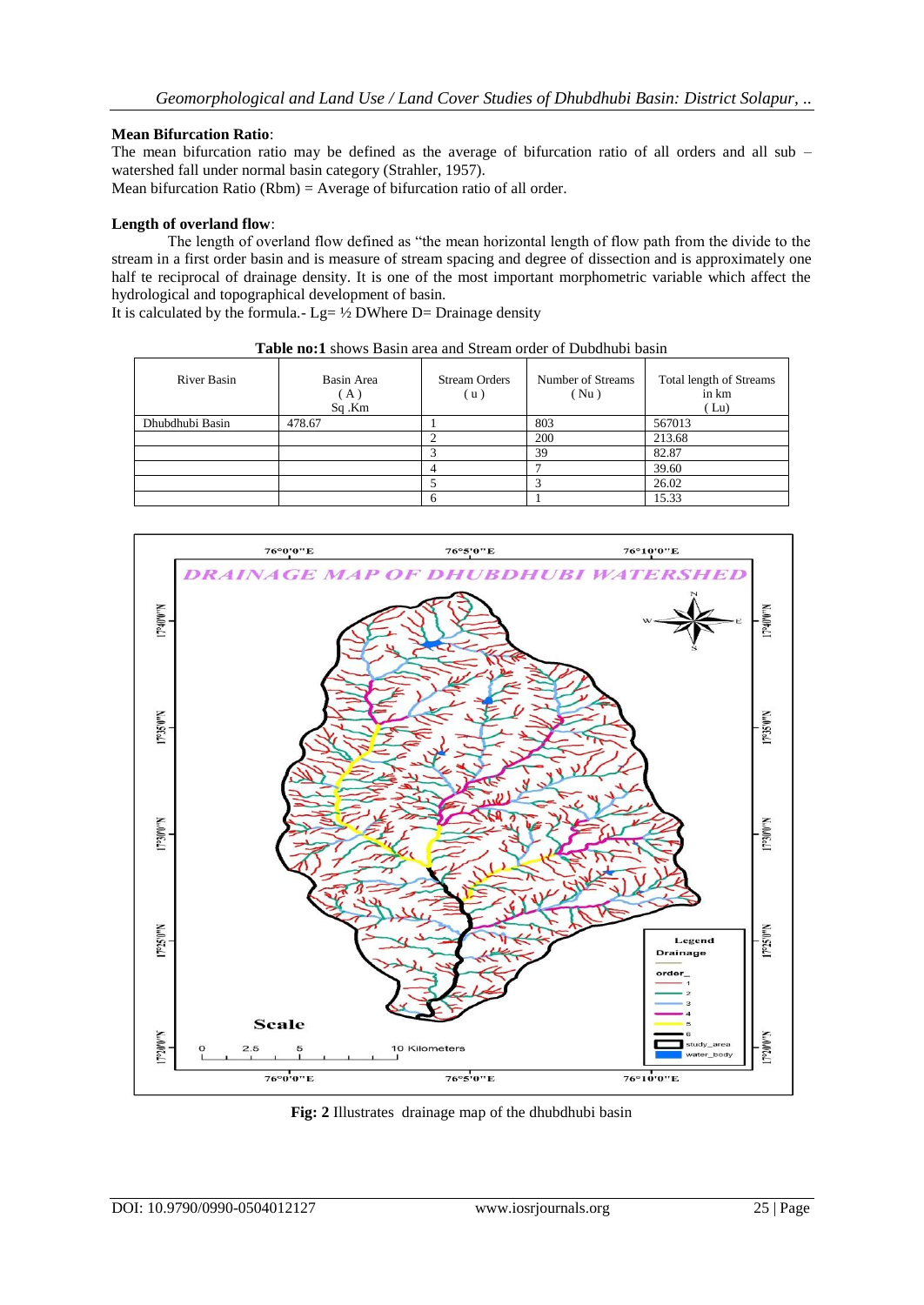

**Fig no 3:** Indicates graph of stream order and stream number **Fig no 4 :** Indicates graph of stream order and stream length

| Sub basin Name  |              | Mean Stream Length in Km (Lsm) |                          |               |      |        | Stream Length Ratio (RI) |      |                        |          |        |      |
|-----------------|--------------|--------------------------------|--------------------------|---------------|------|--------|--------------------------|------|------------------------|----------|--------|------|
|                 |              |                                | Ш                        | IV            |      | VI     | II/I                     |      | $\text{III}/\text{II}$ | IV/<br>Ш | V / IV | VI/V |
| Dhubdhubi Basin | 0.70 1.06    | 2.12                           | 5.65                     | 15.33<br>8.67 |      |        | 2.65                     | 2.57 | 2.09<br>1.52           | 1.69     |        |      |
|                 |              |                                |                          |               |      |        |                          |      |                        |          |        |      |
| Dhubdhubi Basin | Stream Order |                                | <b>Bifurcation Ratio</b> |               |      |        | Mean Bifurcation Ratio   |      |                        |          |        |      |
|                 |              |                                | I / II                   | $\rm II/H$    |      | III/IV |                          | IV/V | V/VI                   |          |        |      |
|                 |              |                                | 4.015                    | 5.12          | 5.57 | 2.33   |                          |      |                        | 3.33     |        |      |

**Table no. 2:** Shows Calculation of Linear aspects of the drainage basin.

# **Land Use / Land Cover Analysis: -**

The Land Use and Land Cover map of the study area. The total areaunder study is 478.67 sqkm, contain total built up coverage at about 4.89342sqkm. Highconcentration of settlement situated in Walsang and Karajgi which covers north& West sideof the study area. The water bodies that are present in the study area are Dindur Lake, Achegaon Lake and Shirpanhalli Lake which covers area 3.57606 sqkm. Which is situated in North direction ofthe map and. Agricultural land occupies 146.258 sqkm,barren land occupies 269.965 sqkm. (Fig no-5)

# **LULC MAP:-**



**Fig no-5 :** Illustrates LULC map of Dhubdhubi basin